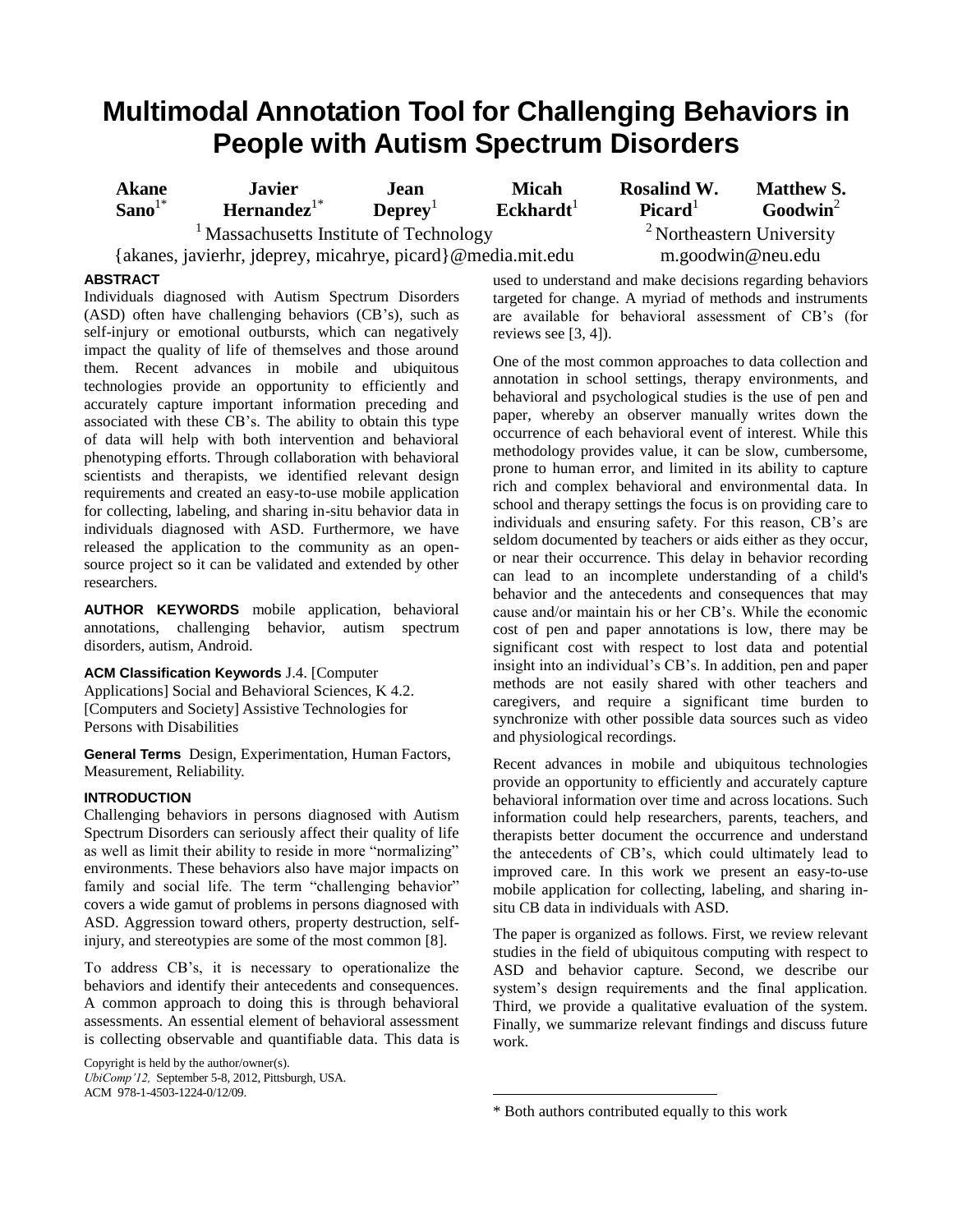#### **RELATED WORK**

Research by Hayes et al. [6] proposed CareLog, a system to efficiently annotate behavior to support Functional Behavior Assessments. The system requires the installation of cameras and microphones throughout a classroom, and the use of a custom-made remote actuator to trigger recordings. In a separate study, Kientz et al. [7] introduced another annotation technology: Baby Steps, which allows long-term monitoring of children to preserve memories and improve communication between parents and pediatricians. While these systems have been shown to provide value to users, they cannot be easily extended to new settings. Likewise, they limit other researchers from validating and/or extending their work, since it would require reimplementing their hardware and software systems.

In the time since the aforementioned studies were carried out, there has been a significant shift in technology resulting in the proliferation of inexpensive, small mobile computers such as smart phones and tablet computers. Most modern mobile computers are sensor and hardware rich, allowing for audio and video capture, location awareness, and movement information to be easily captured. When these mobile computers are connected to digital networks, they revolutionize the way we interact with digital information. For the first time, complex real-world behavior data can be collected in a variety of naturalistic settings and used to provide not only better scientific insights in special needs populations, but also better practical understanding and support of individual needs.

Applications such as EverNote [5] allow users to create multi-modal (text, video, and audio) annotations that can be shared over the Internet. Unfortunately, these types of applications are usually intended for personal organization, memos, or to-do lists. While useful, these applications do not accurately represent the domain of behavioral annotations, e.g., tracking the frequency of recurring behavioral events. Systems more similar to ours include SymTrend [9] and AutismTrack [1] that are mobile phone applications and web services that allow users to manually record behavioral events and track their evolution over time. However, these systems do not utilize the full functionality of modern mobile devices such as recording audio and video, and they are neither free nor open source.

Capturing and annotating CB's in children with ASD in a busy classroom requires new, specific tools to facilitate collection of this valuable data. A teacher faced with a CB has a lot to contend with, and will not have the time or attention to deal with a complicated interface. The system we design must allow customizable, multi-modal annotations while maximizing usability, minimizing cognitive load, and remaining inexpensive. Our proposed system leverages the growing capabilities of mobile devices to create a ubiquitous platform for collecting, sharing, and understanding CB's in children diagnosed with ASD. The following is an overview of our system.

#### **SYSTEM DESCRIPTION**

The design of the system was informed by a review of previous literature together with an iterative participatory design and deployment process with behavioral scientists and therapists at the Groden Center, a large non-profit school for people diagnosed with ASD in Rhode Island. Since the severity and appearance of CB's varies largely from individual to individual, the flexibility of the system to easily capture relevant events, and their context, is a key component.

After conducting interviews, we identified two primary data types to capture: events and challenging behaviors. Teachers at this school currently fill out a daily pencil and paper form for each student, as well as additional paperwork if needed, which contains information such as the beginning and end time of each class activity, the onset/offset of any clinically relevant behavior, and related event notes.

Taking the above description of teachers and therapists' needs into account, we developed a user-friendly device to meet those requirements. The main screen of the application is the annotation tool (see Figure 1). The top left corner of the screen clearly identifies which student the annotations belong to, while the remainder of the interface presents annotation markers and capture tools. The application allows for multiple events to be simultaneously recorded. Indicators on the left side of annotation buttons show three types: (1) short duration (only onset is annotated), (2) long duration (onset and offset are specified), and (3) repeated task (once the button is activated, the user is asked whether the event is happening at set intervals). Each type of annotation could be used for a different purpose. For example, short duration may be used if a teacher wants to mark an over-used word or a self-injurious behavior. Long duration is useful for timing of long-lasting activities and behaviors, i.e. tantrums or classroom programs. Repeated task is appropriate when there is a need to monitor the occurrence of certain behavior over a period of time. In order to enrich the annotation with dynamic, real world examples of complex behaviors, the application facilitates the capture of audio, image, and video data.

One of the most important features of this application is its customizability. The customization features allow users to define events of interest specific to a particular person. This both simplifies and enriches the application's abilities. Because CB's vary greatly between individuals, a data capture tool would either have to account for all possible behaviors, or ignore uncommon or individual-specific behaviors. The first case would result in an overly complex menu of selections, while the second case would result in important data being lost. Our approach bridges this problem by allowing the user to easily define what behavioral events to capture for any individual. Specifically, the application allows users to create, modify, and delete the types of events (Figure 1, center option of the bottom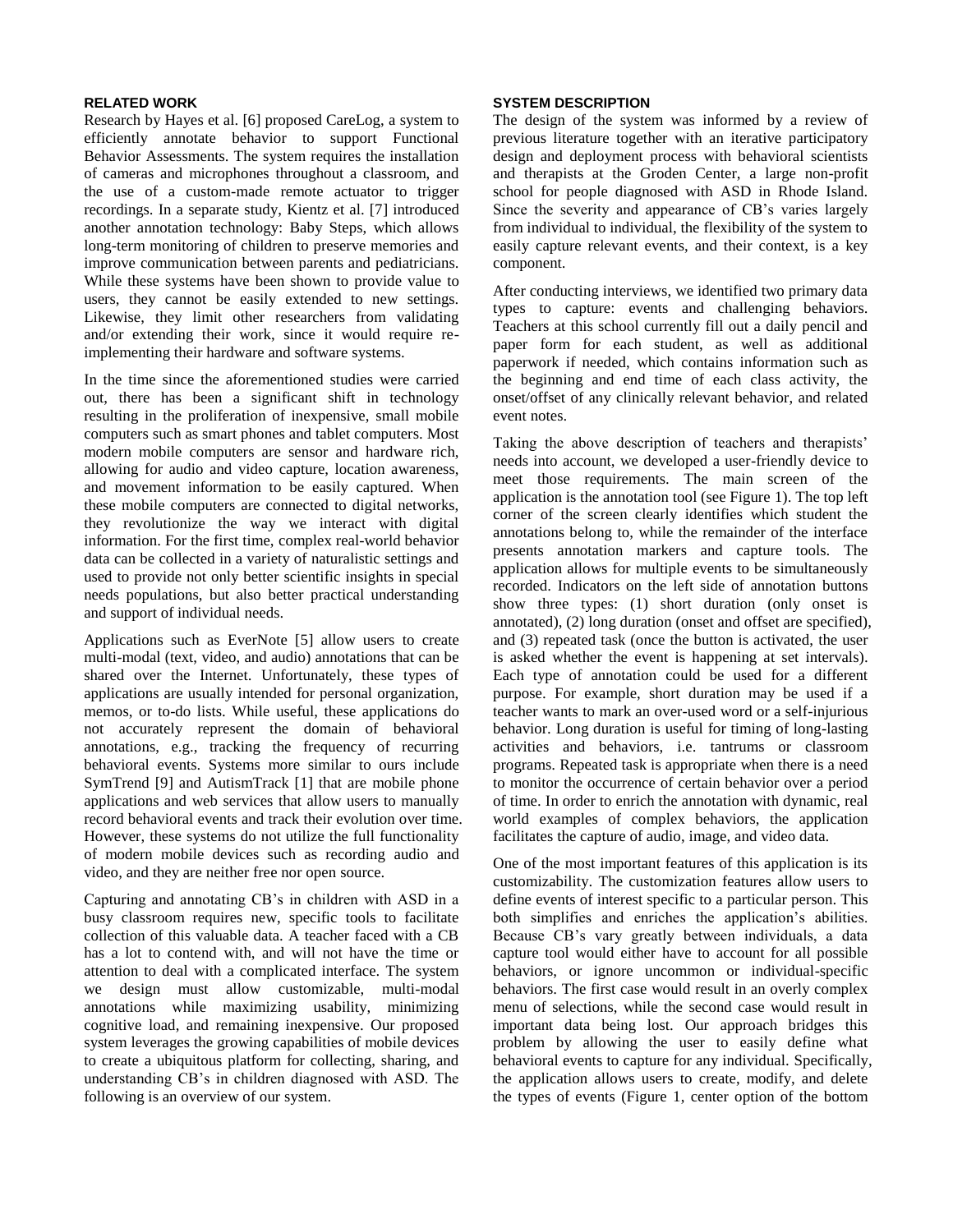menu), and to manage students who will be monitored (top left). Moreover, all of the annotations can be visualized and managed through a summary list (left option of the bottom menu).



**Figure 1. Screen capture of the application while simultaneously recording an event and audio.** 

#### **Application Benefits**

*Portable:* The device can be used 24 hours/7 days a week to annotate and monitor data in real-life environments.

*Scalable:* This application can be installed on all Android devices (e.g., mobile-phones, tablets.)

*Inexpensive:* The application uses the capabilities of current mobile devices, and distribution of the software is free through Google's Android Market.

*Customizable:* The user interface and annotations can be easily changed and adapted to meet individual specifications.

*Reliable*: Teachers can quickly annotate events with one or two button clicks, and will not have to manually transcribe collected data.

## **Application Potentials**

A significant potential benefit of this application is the possibility to share and synchronize annotations from different people at various times and locations. For example, it could be used in the home, school, or clinic to make annotations about the same individual and see their whole day. This captured data could then be centralized and controlled by caregivers for analysis and sharing with appropriate people. The ability to analyze and visualize multiple perspectives over time could result in insights such as "what events typically precede self-injury?" and enable better ways to eliminate possible contributing factors.

Analysis of long-term data can show the trend of CB's daily, weekly, and monthly, and show its relationship with context, potentially revealing unknown antecedents. Sharing objective information with related stakeholders concerned with an individual can also increase awareness and understanding of an individual's CB's, how it changes over

time, and what potential function it serves.

#### **USER STUDY**

We evaluated the usability of our application using the System Usability Scale [2], a 7-point Likert usability questionnaire, and open-ended user response questions. In order to test and receive feedback, a sample of 8 Groden Center teachers (6 females, ages 23-37yrs and 2 males, 32 and 52yrs) were asked to annotate students' CB's using the mobile behavior annotation application. For this study, we installed the application on an Android tablet due to the large screen display enabling more events to be visualized at the same time. All teachers involved had previous experience conducting behavior assessments using handwritten annotation methods, and were familiar with the use of tablet computers.

Immediately preceding use of our annotation tool, teachers were given short instructions on how to use the system. This included in-person explanations and examples as well as a physical instruction manual for personal reference. Teachers were shown how to set up and change the activities and CB's as well as descriptions of all other controls: camera, audio and video, how to switch screens, perform multiple annotations, customize buttons, and make after-the-fact changes. Each teacher, with the guidance of the instructor, proceeded to customize the application based on the student he or she was working with that day (see Table 1 for examples of activities and relevant behaviors). Teachers used the annotation tool in their natural classroom setting for a half-day period after being directed to annotate students' activities and behaviors.

After the school day ended and the teachers had the opportunity to thoroughly use the device, they were then asked to fill out the System Usability Scale as well the Likert scales and questionnaires.

| <b>Activities</b> |          | <b>Behaviors</b>            | Type     |  |  |
|-------------------|----------|-----------------------------|----------|--|--|
| Gvm               | Money    | Self-injury                 | Short    |  |  |
| <b>Break</b>      | Sensory  | Tantrum                     | Long     |  |  |
| Vocational        | Lunch    | Non-Compliance              | Repeated |  |  |
| Imagery           | Bathroom | <b>Inappropriate Vocals</b> | Short    |  |  |
| m. l. l. 1        |          |                             |          |  |  |

**Table 1. Examples of activities and challenging behaviors**

#### **RESULTS**

The system usability scale showed a mean of 80.3 (out of 100) with a standard deviation of 11.0. Scores from the System Usability Scale and the usability questionnaires are shown in Figure 2.

The usability questionnaires compared handwritten annotation methods to our mobile annotation system. Results with respect to traditional methods show that all teachers currently use paper and pen for in-class CB annotation and are dissatisfied with the method. Time requirements vary between teachers with respect to annotating. Teachers reported that forgetting to write events down, and inaccuracy, especially with respect to time of event, are problems with traditional methods.